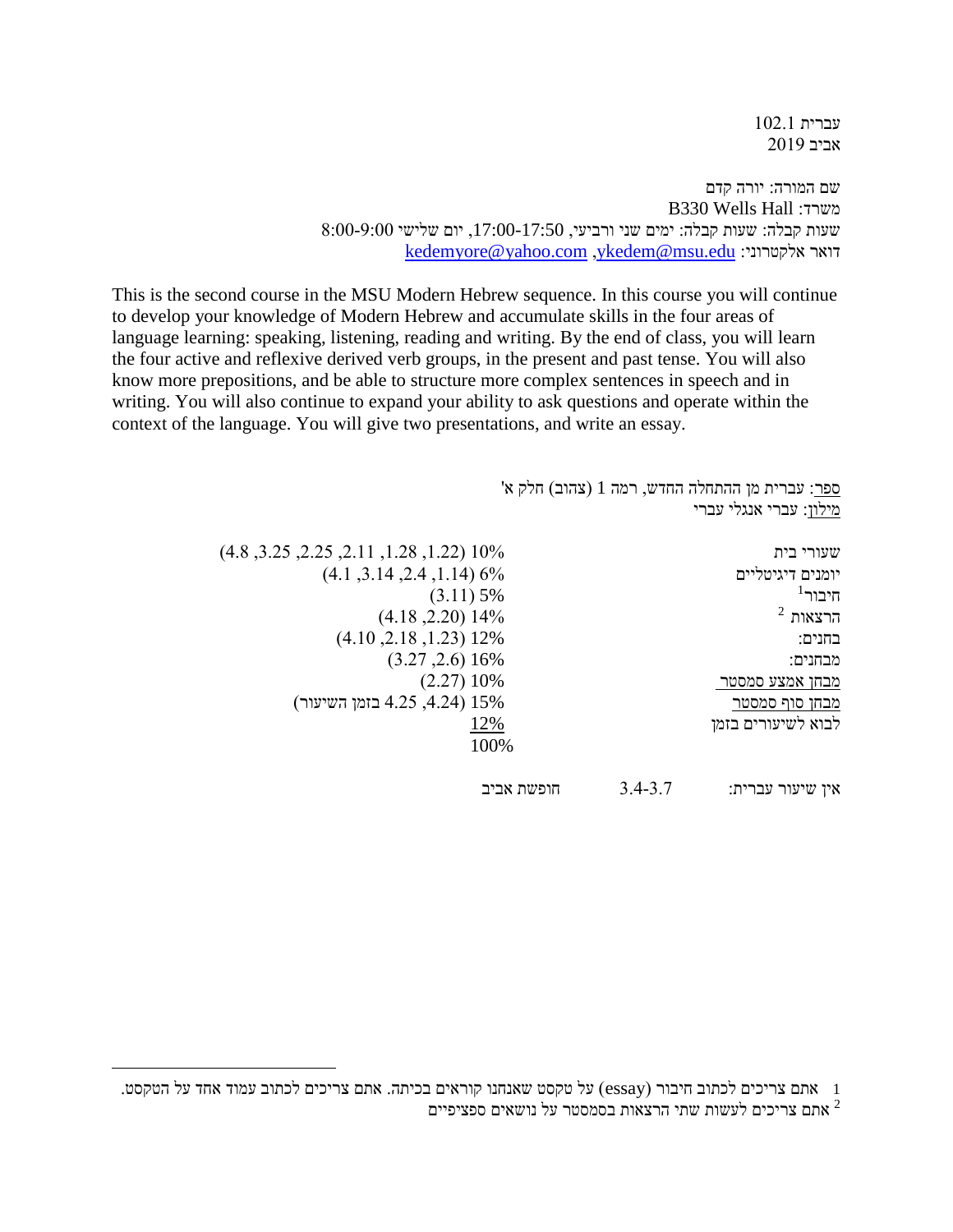*Grading Scale:*

 $93-100 = 4.0$  $86-92.99 = 3.5$  $80 - 85.99 = 3.0$  $75 - 79.99 = 2.5$  $70-74.99 = 2.0$  $65-69.99 = 1.5$  $60-64.99 = 1.0$ Below  $59.99 = 0.0$ 

Homework and Exam Materials

- Homework assignments and exam materials will be available on D2L. At the beginning of the semester, all assignments from last year will be available, to give you an outline of the material you need to know and practice for every assessment. These will be replaced by this year's materials on the same day I will hand them out in class.
- Homework and essay assignments can be typed this semester for 5 points credit for each assignment. I recommend that you learn and practice your Hebrew typing as early as possible in the semester.

Extra Credit Opportunities

- You will have opportunities to participate in Israel-related cultural events, and receive up to .5 extra credit for these activities. Students who want to receive this extra credit, are required to attend at least two of these events and submit a 1 page written report about each event. For more information on these events, visit<http://jsp.msu.edu/>
- Students who invest extra time and effort during the semester, and show that they have grown, may receive up to .5 extra credit. To receive this credit, students have to show that their performance over the semester has improved by achieving higher grades on their assessments towards the end of the semester, in comparison with the beginning of the semester.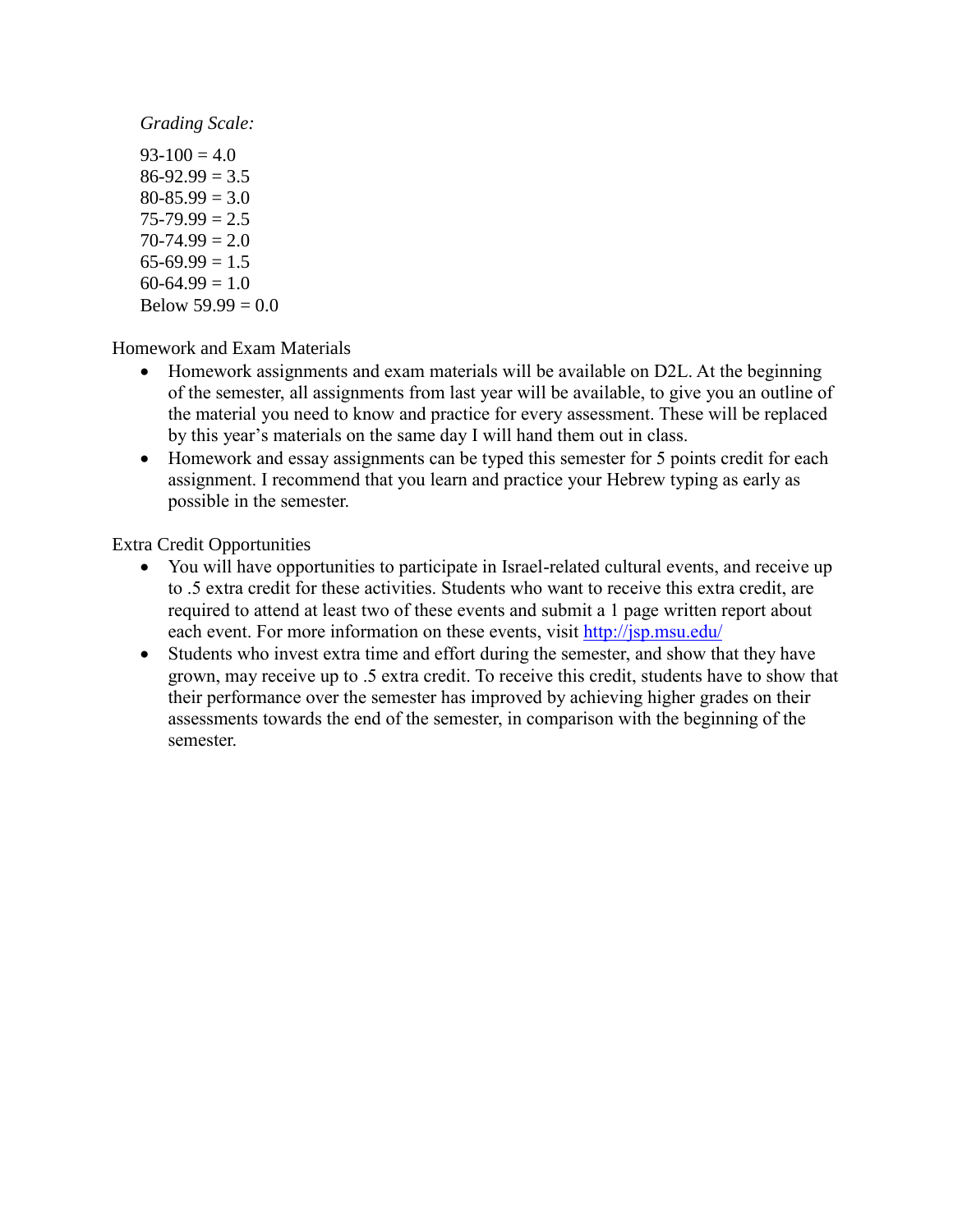## **Course Policies**

- **Class attendance and participation** are essential for successful language learning. You are allowed up to two unexcused hour absences in the semester. After the first two unexcused absences, for each unexcused absence, 5 points will be deducted from your attendance/participation grade. Being late by more than 5 minutes for class will be considered an absence. I reserve the right to deduct further points from the final grade (up to a failing grade) due to poor attendance. It is expected that you participate actively in class, and that you are ready to do so when called upon.
- **Make up exams:** Please note the dates for quizzes and tests. Make up exams will **only** be given in the case of illness or emergency, and will require a confirmation letter from a physician or other forms of documentation such as a letter from an advisor. Please communicate with me in advance if you anticipate this kind of an issue.
- **Homework assignments:** Will be given on a regular basis, with a set deadline. You are expected to do your homework on your own, and to abide by MSU policies of academic integrity. 10 points will be deducted from homework assignments' grade for every late day beyond the deadline for submission. Please contact me if you have trouble completing the homework on time.
- **Academic Integrity**

[Article 2.III.B.2](http://splife.studentlife.msu.edu/academic-freedom-for-students-at-michigan-state-university/article-2-academic-rights-and-responsibilities) of *Student Rights and Responsibilities* states: "The student shares with the faculty the responsibility for maintaining the integrity of scholarship, grades, and professional standards." In addition, the Dept. of Linguistics & Germanic, Slavic, Asian, & African Languages adheres to the policies on academic honesty specified in General Student Regulation 1.0, *[Protection of Scholarship and Grades](http://splife.studentlife.msu.edu/regulations/general-student-regulations)*; the all-University Policy on *[Integrity of Scholarship and Grades](http://www.reg.msu.edu/AcademicPrograms/Print.asp?Section=534)*; and [Ordinance 17.00,](http://splife.studentlife.msu.edu/regulations/student-group-regulations-administrative-rulings-all-university-policies-and-selected-ordinances/examinations-ordinance-17-00) Examinations. Therefore, unless authorized by me, you are expected to complete all course assignments, including homework, quizzes, tests and exams, without assistance from any source. Also, you are not authorized to use www.allmsu.com or other social media websites to

complete any course work in this course. Students who violate MSU regulations on Protection of Scholarship and Grades will receive a failing grade in the course or on the assignment.

Faculty are required to report all instances in which a penalty grade is given for academic dishonesty. Students reported for academic dishonesty are required to take an online course about the integrity of scholarship and grades. A hold will be placed on the